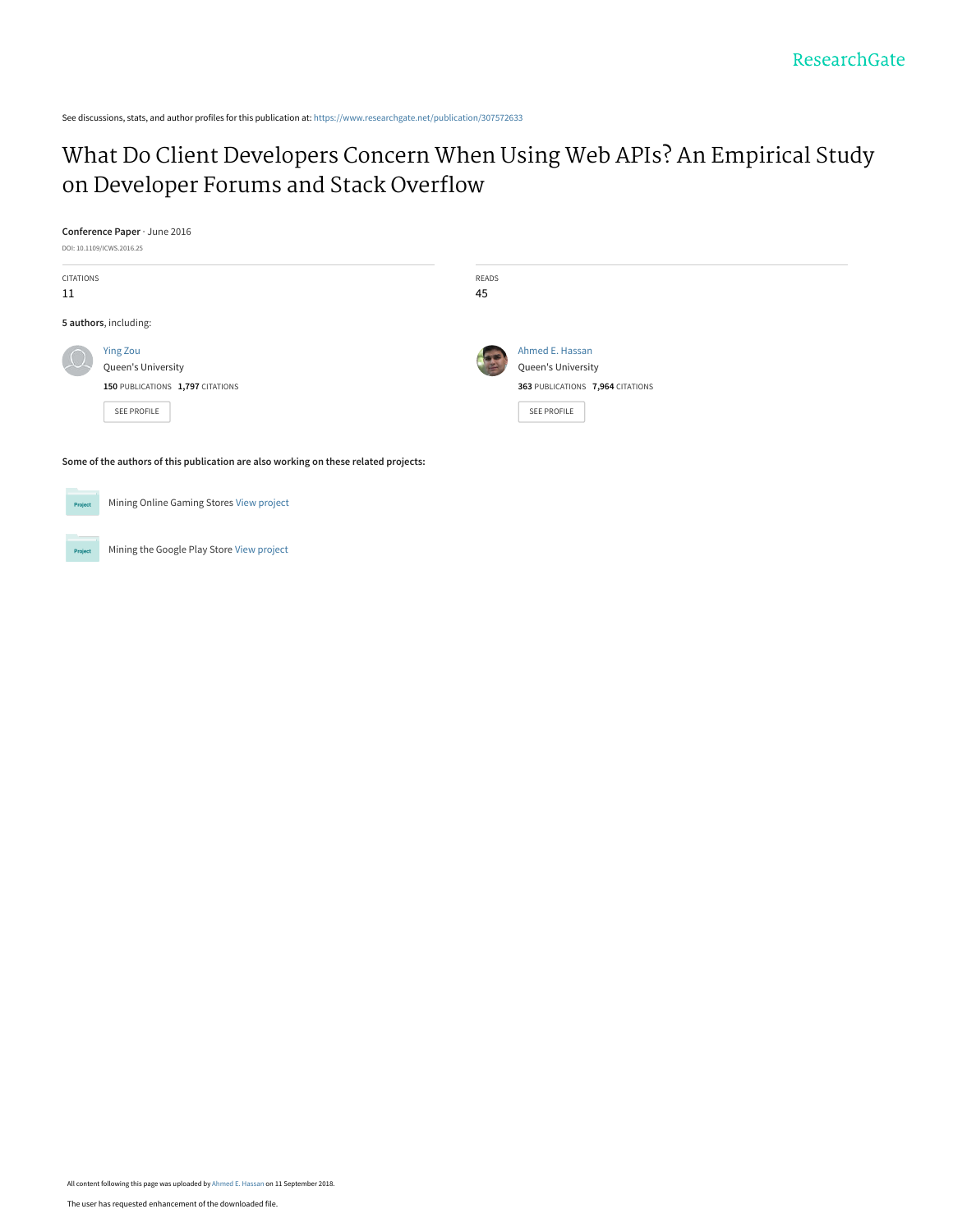# What Concerns Do Client Developers Have When Using Web APIs? An Empirical Study of Developer Forums and Stack Overflow

Pradeep K. Venkatesh\*, Shaohua Wang<sup>†</sup>, Feng Zhang<sup>†</sup>, Ying Zou\*, and Ahmed E. Hassan<sup>†</sup>

<sup>∗</sup>*Department of Electrical and Computer Engineering, Queen's University, Canada* †*School of Computing, Queen's University, Canada* <sup>∗</sup>{*15pkv,ying.zou*}*@queensu.ca,*†{*shaohua,feng,ahmed*}*@cs.queensu.ca*

*Abstract*—Popularity of service-oriented computing makes more and more companies and organizations provide their services through Web Application Program Interfaces (Web APIs). The Web APIs are considered to offer a convenient way to integrate web services to client applications. However, the integration process is often challenging. For example, updated Web APIs may be no longer compatible with the current version of client applications, thus break the client applications. To help the integration process, it is of significant interest to understand the challenges that are encountered by client developers. Developer forums and Stack Overflow are commonly used by client developers to seek help from fellow peers. In this paper, we mine both developer forums and Stack Overflow to find the common challenges encountered by client developers. We perform an empirical study on 32 Web APIs with a total of 92,471 discussions. To extract topics from all discussions, we apply a topic modeling technique called Latent Dirichlet Allocation (LDA). The results show that on average five dominant topics can cover at least 50% of questions regarding each Web API. We further investigate how topics evolve across Web APIs, and find five patterns. As a summary, our findings highlight a list of dominant concerns and persistent concerns for each Web API that Web API providers should pay more attention to.

*Keywords*-Developer forum; Stack Overflow; Web API; Topic modeling; Client developer discussions; Crowd-sourced forum

#### I. INTRODUCTION

Web Application Programming Interfaces (Web APIs) are becoming increasingly popular. In particular, the number of Web APIs indexed by ProgrammableWeb<sup>[1](#page-1-0)</sup>, a popular on-line Web API repository, has increased from 1 in 2005 to 14,667 in 2016. The fast growth of Web APIs indicates that more software organizations or service providers are willing to open their services or data through Web APIs. On the other hand, client developers make an extensive use of Web APIs for building their applications [\[12\]](#page-8-0). One possible reason is that Web APIs can help client developers easily add more valuable services to attract a larger user base. For instance, the main page of Yahoo<sup>[2](#page-1-1)</sup> is embedded with multiple Web APIs that provide rich information to end-users, such as weather and stock market prices.

<span id="page-1-1"></span><sup>2</sup>http://www.yahoo.com

Unfortunately, the process of integrating Web APIs into client applications is often challenging and trouble-prone. For example, similar as traditional APIs, Web APIs evolve to fix bugs, optimize performance, and offer new functionalities. However, unlike using traditional APIs, client applications using evolved Web APIs need to be updated accordingly. It is because the old versions of Web APIs usually become inaccessible and unsupported by Web API providers after a grace period of time (*e.g.*, Facebook and Twitter offer 3 and 6 months, respectively). Client developers often have concerns and difficulties when adopting Web API evolution [\[6\]](#page-8-1). To make the process of using Web APIs smooth, it is of significant interest to understand the common challenges encountered by client developers during the process of integrating Web APIs in client applications.

Recently, the analysis of the integration process of Web APIs has raised interests in the research community (*e.g.*, [\[6,](#page-8-1) [8,](#page-8-2) [14,](#page-8-3) [26\]](#page-8-4)). Some research (*e.g.*, [\[8,](#page-8-2) [14\]](#page-8-3)) analyzes the changes in Web API documentation. Some other research (*e.g.*, [\[6\]](#page-8-1)) analyzes the integration process through interviews with developers and source code analysis on client applications. With the rise of crowd-sourced social media platforms, such as Stack Overflow<sup>[3](#page-1-2)</sup> a Q&A website, client developers can share their concerns about challenges in software development with fellow developers. More importantly, the massive developer data on crowd-sourced platforms makes it possible to analyze developers' concerns at a large scale. Wang *et al.* [\[26\]](#page-8-4) study how client developers react to the evolution of Web APIs by analyzing the developer's on-line discussions on Stack Overflow. However, to the best of our knowledge, no prior study has analyzed the contents of posts from crowd-sourced platforms to investigate the concrete concerns that client developers have when integrating Web APIs into client applications at a large scale.

In this paper, we set out to gain insights of client developers' concerns about the process of integrating Web APIs into client applications. We mine and analyze developers' discussions on *Developer Forums* and *Stack Overflow*, where developers seek help on programming

<span id="page-1-0"></span><sup>1</sup>http://www.programmableweb.com/

<span id="page-1-2"></span><sup>3</sup>http://stackoverflow.com/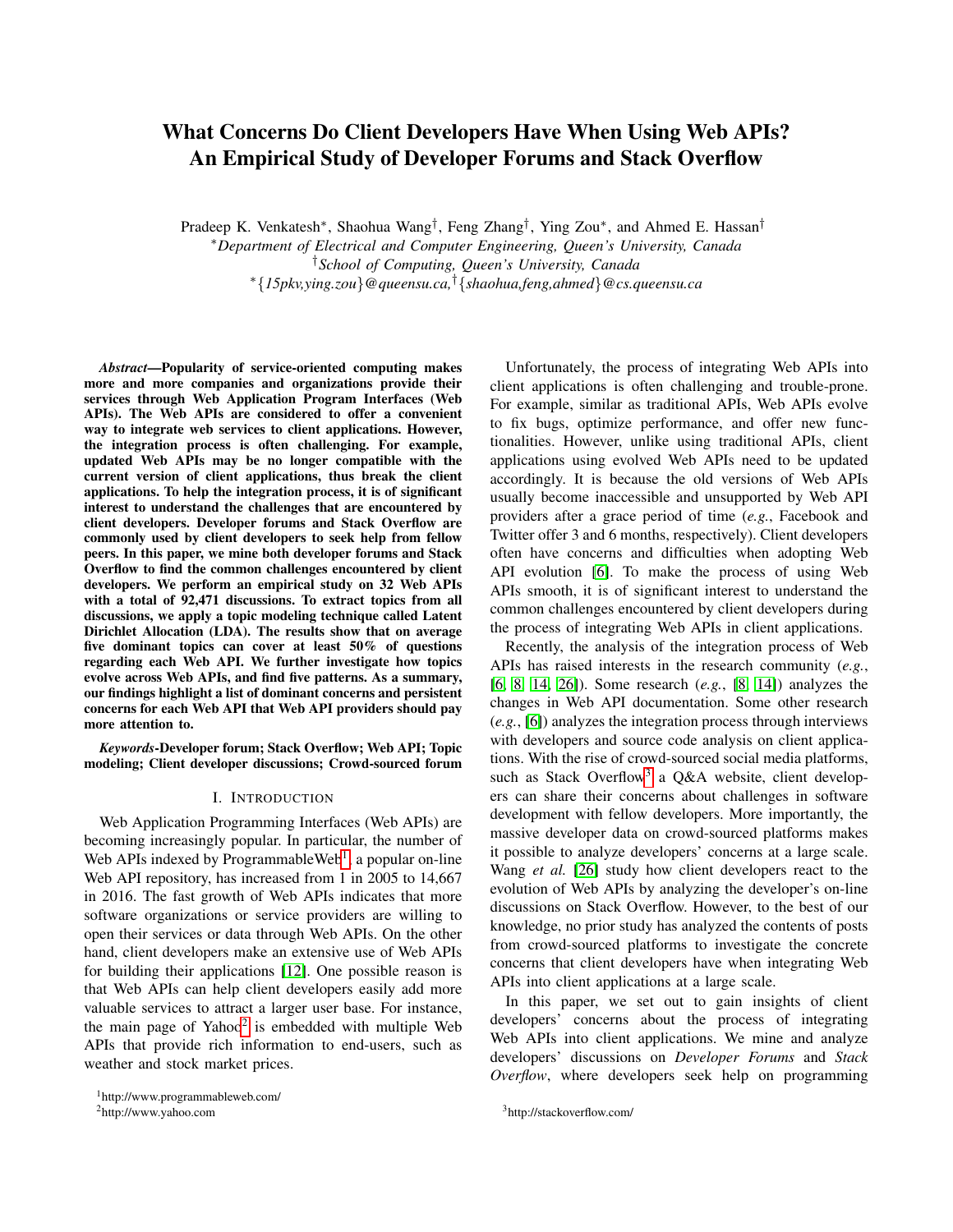<span id="page-2-1"></span>

Figure 1: Overview of our approach for analyzing discussions among client developers.

questions from fellow peers, to obtain developers' concerns. Generally, a discussion consists of a question post and a set of answer or comment posts. We apply a topic modeling technique called Latent Dirichlet Allocation (LDA) [\[5\]](#page-8-5) on posts from both *Developer Forums* and *Stack Overflow* to discover meaningful discussion topics. We study these topics and summarize developers' concerns. We conduct an empirical study on 32 popular Web APIs from seven domains (*e.g.*, business/eCommerce) and 92,471 discussions from both *Developer Forums* and *Stack Overflow* to investigate the following two research questions:

# (RQ1) *What are the most discussed topics related to Web APIs among client developers?*

Understanding the most discussed topics of each Web API can help client developers and API providers identify the dominant concerns and optimize their resources (*e.g.*, testing effort) accordingly. In total, we mine 40 topics from all posts on 32 Web APIs. We observe that, on average, only five topics dominate the concerns (*i.e.*, covering more than 50% of posts) for each Web API. Therefore, client developers and providers can concentrate on only a limited number of concerns, when they prioritize their resources.

# (RQ2) *What are the evolution patterns of the most discussed topics?*

Different concerns can be addressed by Web API providers in different ways. Some concerns can exist for a long period, while some other concerns may disappear quickly. Indeed, we identify five patterns of the trends of concerns over time. Fortunately, the majority of concerns (*i.e.*, 75.45%) appear occasionally and disappear quickly. However, there do exist a small proportion (*i.e.*, 4.94%) of concerns that exist persistently and disappear slowly. Web API providers need to pay more attention to such concerns.

Paper organization. Section [II](#page-2-0) describes our experimental setup. In Sections [III](#page-4-0) and [IV,](#page-7-0) we present the results of our case study and implications of our findings, respectively. Section [V](#page-7-1) summarizes the related work. Section [VI](#page-7-2) discusses the threats to validity of our work. Finally, we conclude and provide insights for future work in Section [VII.](#page-8-6)

#### II. EXPERIMENT SETUP

<span id="page-2-0"></span>In this section, we briefly describe the Question & Answer websites, as well as our approach (as shown in Figure [1\)](#page-2-1) for analyzing discussions among client developers.

<span id="page-2-3"></span>

Figure 2: An annotated screen shot of discussions from Twitter Community, a developer forum for Twitter developers.

#### *A. Q & A Websites*

In this paper, we analyze questions and answers that are posted on both *Developer Forums* and *Stack Overflow*.

Developer Forums. In general, a Web API provider supports a developer forum for their client developers to discuss challenges regarding the use of the Web API. For example, Twitter Community<sup>[4](#page-2-2)</sup> is a developer forum for Twitter developers to share their development experience with their fellow peers. Typically, developer forums have internal technical experts, employed to answer questions from client developers, to offer a fast and right-to-the-point response to client developers.

Figure [2](#page-2-3) illustrates a question and its answer that are posted on Twitter Community. There are mainly five pieces of information, such as the title of the question, the description of the question, a list of answers, the number of views, and the date when it was posted.

Stack Overflow. Unlike *Developer Forums*, *Stack Overflow* is not specialized for a particular Web API, but a developer forum for general purposes. The community of *Stack Overflow* has 4.7 million programmers around the world, and more than 26 million professionals (*e.g.*, developers or architects) visit *Stack Overflow* every month [\[7\]](#page-8-7). Similar as on *Developer Forums*, there are also the five pieces of information of a question and its answers on *Stack Overflow*.

Squire [\[22\]](#page-8-8) shows that client developers tend to prefer *Developer Forums*, because moderators of *Stack Overflow* tend to close valid questions (e.g., questions specialized to a particular API method) as off-topic questions. Hence, we decide to collect discussion from both *Developer Forums* and *Stack Overflow*. All available posts regarding to 32 popular Web APIs (see Table [I\)](#page-3-0) are collected and analyzed.

# *B. Extracting Discussions from Q&A Websites*

For every Web API, we collect posts from its developer forum, if it exists. We developed a Python crawler to

<span id="page-2-2"></span><sup>4</sup>www.twittercommunity.com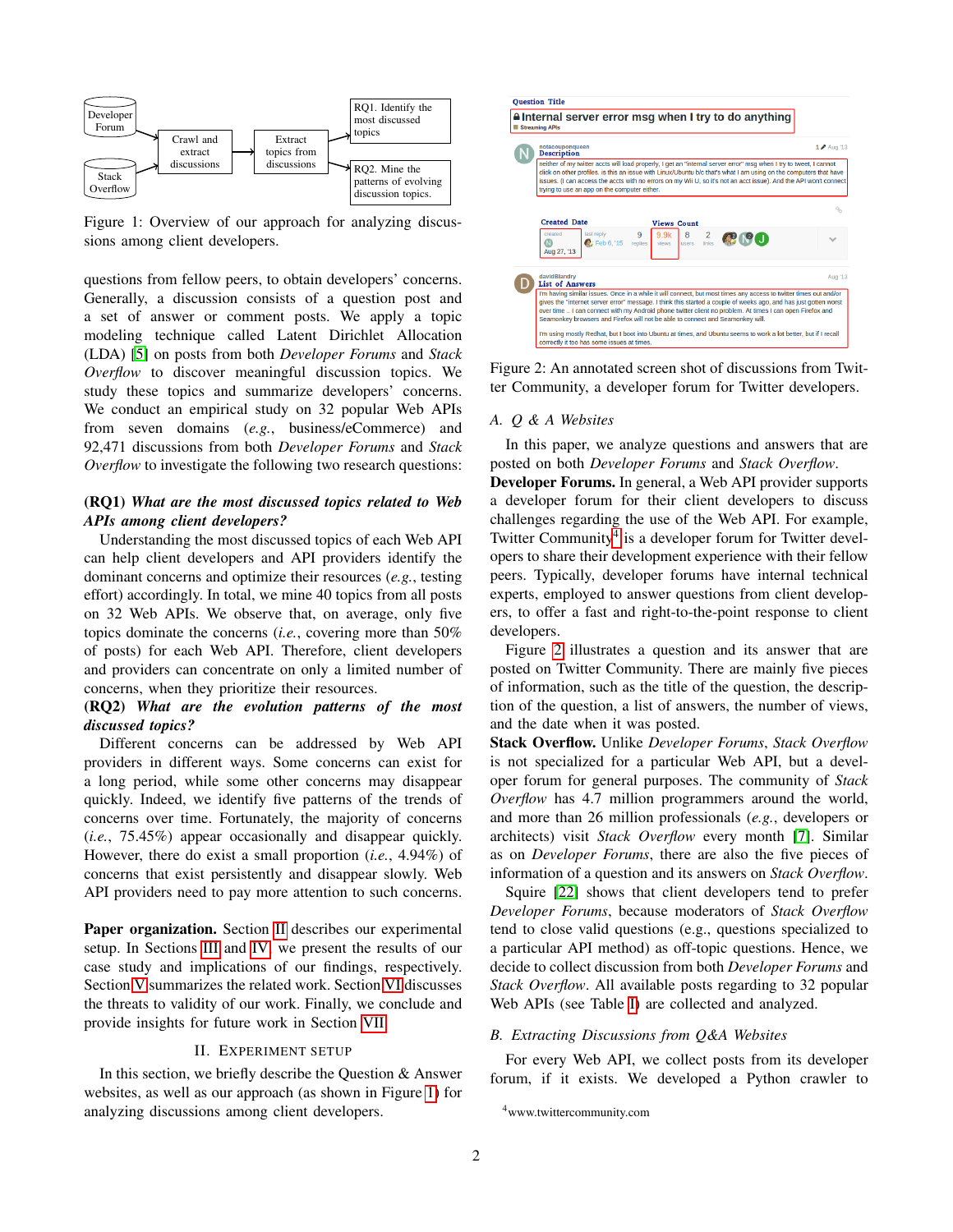<span id="page-3-0"></span>Table I: List of studied 32 Web APIs from seven categories.

| Web API                             | Description                                                                                                    | # of<br>discussions |
|-------------------------------------|----------------------------------------------------------------------------------------------------------------|---------------------|
|                                     |                                                                                                                |                     |
| Etsy<br>1                           | (C1) Business/eCommerce<br>Enables users to tap into Etsy marketplace in client<br>applications.               | 1,731               |
| Freeagent*<br>2                     | Provides access to online administration and account-<br>ing software for small businesses.                    | 350                 |
| 3<br>Groupon                        | Allows applications to interact with Groupon site to<br>find the best deals, and get discounts.                | 316                 |
| 4<br>Mailchimp                      | Offers a marketing platform to share email cam-<br>paigns, manage subscribers and track results.               | 3,311               |
| Stripe<br>5                         | Enables businesses to accept and manage online<br>payments.                                                    | 826                 |
|                                     |                                                                                                                |                     |
| $6$ Dropbox <sup>1</sup>            | (C2) Data Storage/Sharing<br>Allows client applications to restore, search, add and<br>delete file in Dropbox. | 1,069               |
| Google<br>7<br>Documents            | Allows client applications to upload new documents<br>or list current documents from Google Docs.              | 867                 |
| Slideshare*<br>8                    | Allows client applications to upload, edit, delete and<br>retrieve slideshow.                                  | 306                 |
| 9<br>Soundcloud                     | Allows client applications to upload and share sound<br>across the web.                                        | 1,411               |
|                                     | (C3) Location Based Services                                                                                   |                     |
| 10 Foursquare                       | Provides access to places database and ability to<br>interact with users and merchants.                        | 2,333               |
| 11 Meetup*                          | Enables Meetup community users to see the list of<br>events in local cities and event details.                 | 656                 |
| 12 Yelp                             | Offers information by exposing search to third party<br>developers.                                            | 697                 |
|                                     | (C4) Mapping Services                                                                                          |                     |
| 13 Geoadmin                         | Allows integration of geospatial information pro-<br>vided by the Swiss Confederation.                         | 280                 |
| 14 Google<br>Maps <sup>1</sup>      | Let clients customize maps and edit information on<br>maps based on end-users needs.                           | 2,034               |
|                                     | (C5) Platform/Tools/Utilities                                                                                  |                     |
| 15 App Engine                       | Offers a platform to build and run applications on<br>Google's infrastructure.                                 | 19,560              |
| 16 Google<br>Translate              | Offers an interface for translating an arbitrary string<br>into any supported language.                        | 7,423               |
| 17 Sunlight*                        | Provides a number of various APIs that are offered<br>by Sunlight foundation.                                  | 1,152               |
| 18 Thinkup                          | Offers insights into social media activities such as<br>Twitter, and Facebook activities.                      | 614                 |
| 19 Wordnic*                         | Allows users to request definitions, spelling and<br>related words like synonyms.                              | 439                 |
|                                     | (C6) Social Media/Network                                                                                      |                     |
| 20 Blogger                          | Enables end-users to integrate contents of Blogger<br>into client applications.                                | 3,014               |
| 21 Facebook                         | Provides a platform to build client applications that<br>are available to members of Facebook.                 | 29,322              |
| 22 Feedly                           | Allows client developers to access and integrate the<br>functionality of feedly.                               | 306                 |
| 23 Friend                           | Offers real-time aggregation of updates from social<br>media and networking sites.                             | 2,180               |
| 24 Imgur                            | Allows client applications to share and upload photos<br>to Imgur site.                                        | 398                 |
| 25 Instagram <sup>†</sup>           | Offers a platform for Instagram community members<br>to access photos from Instagram site.                     | 517                 |
| 26 Omeka <sup>*</sup>               | Offers an open source web-publishing platform and<br>allows to modify site data.                               | 717                 |
| 27 Strava <sup>*</sup>              | Allows end-users to share, compare and compete<br>with other users personal fitness data.                      | 259                 |
| 28 Tumblr                           | Provides access to read Tumblr data and to write on<br>a Tumblr post.                                          | 1,463               |
| 29 Twitter                          | Provides access to core data of Twitter.                                                                       | 5,948               |
|                                     | (C7) Video/Audio Streaming                                                                                     |                     |
| 30 Xbee                             | Provides the communications with XBee radios.                                                                  | 499                 |
| 31 Vimeo<br>32 Youtube <sup>†</sup> | Allows to perform authentication, read/write request<br>on videos, albums and channels.                        | 484                 |
|                                     | Brings the Youtube experience on the client applica-<br>tion and devices.                                      | 1,989               |
|                                     | <b>Total number of discussions</b>                                                                             | 92,471              |

∗ No *Stack Overflow* data. † No *Developer Forums* data.

download all of the web pages that have questions and answers. We parse the DOM tree<sup>[5](#page-3-1)</sup> of a web page to extract the information of posts.

The *Stack Overflow* community regularly publishes all their user-generated data as a data dump online<sup>[6](#page-3-2)</sup>. The data dump includes all the posts from developers. We download the data dump that was published in August 2015. The data is in the XML format. We parse the XML files to extract the information of posts. Usually, a Stack Overflow post has a set of semantic tags. If a post is tagged with a Web API name, we link the post with the Web API. For example, we use a Dropbox's Web API specific tag (*i.e.*, Dropbox-api) to extract posts for the Dropbox Web API.

From the database of both *Developer Forums* and *Stack Overflow*, we extract all the discussions that have valid questions (*i.e.*, including both non-empty title and description) and have at least one answer. From a question posted on *Developer Forums* or *Stack Overflow*, we extract the same five pieces of information, *i.e.*, its title and description, the list of its answers, the number of views, and the date when the question was posted.

The exacted information are cleaned and processed for topic analysis with the following four steps:

- (S1) Remove any code snippet from each web page (*i.e.*, statements enclosed in the tag "<code>...</code>"). This is because code snippets are not useful for extracting topics[\[24\]](#page-8-9).
- (S2) Remove all HTML tags such as **,**  $**1**$ **, and**  $**4**$ href=""/> from each web page, as these tags are not informative in our study.
- (S3) Remove all the stop words in English, such as "a", "is", "was" and "the", as these words do not help to create meaningful topics[\[16\]](#page-8-10).
- (S4) Apply the Porter Stemming that maps English words to their base form [\[4\]](#page-8-11). For instance, "programmer" and "programming" are reduced to "program".

Table [I](#page-3-0) summarizes the number of discussions for each Web API.

#### *C. Extracting Topics*

We apply the popular topic modeling technique called Latent Dirichlet Allocation (LDA) for topic extraction. LDA is best suited for our research goal of finding discussions topics in text documents [\[5\]](#page-8-5). LDA is a statistical topic modeling technique and represents topics as the distribution probability over the words in the corpus. We follow the common guidelines provided by Griffths and Steyvers [\[9\]](#page-8-12) to run LDA for 1,000 Gibbs sampling iterations and the Gibbs sampling algorithm is usually stabilized after the 500th iteration. The number of topics (*i.e.*, denoted as K) is a user-specified parameter that provides the control over

<span id="page-3-2"></span><span id="page-3-1"></span><sup>5</sup>https://www.w3.org/TR/DOM-Level-2-Core/introduction.html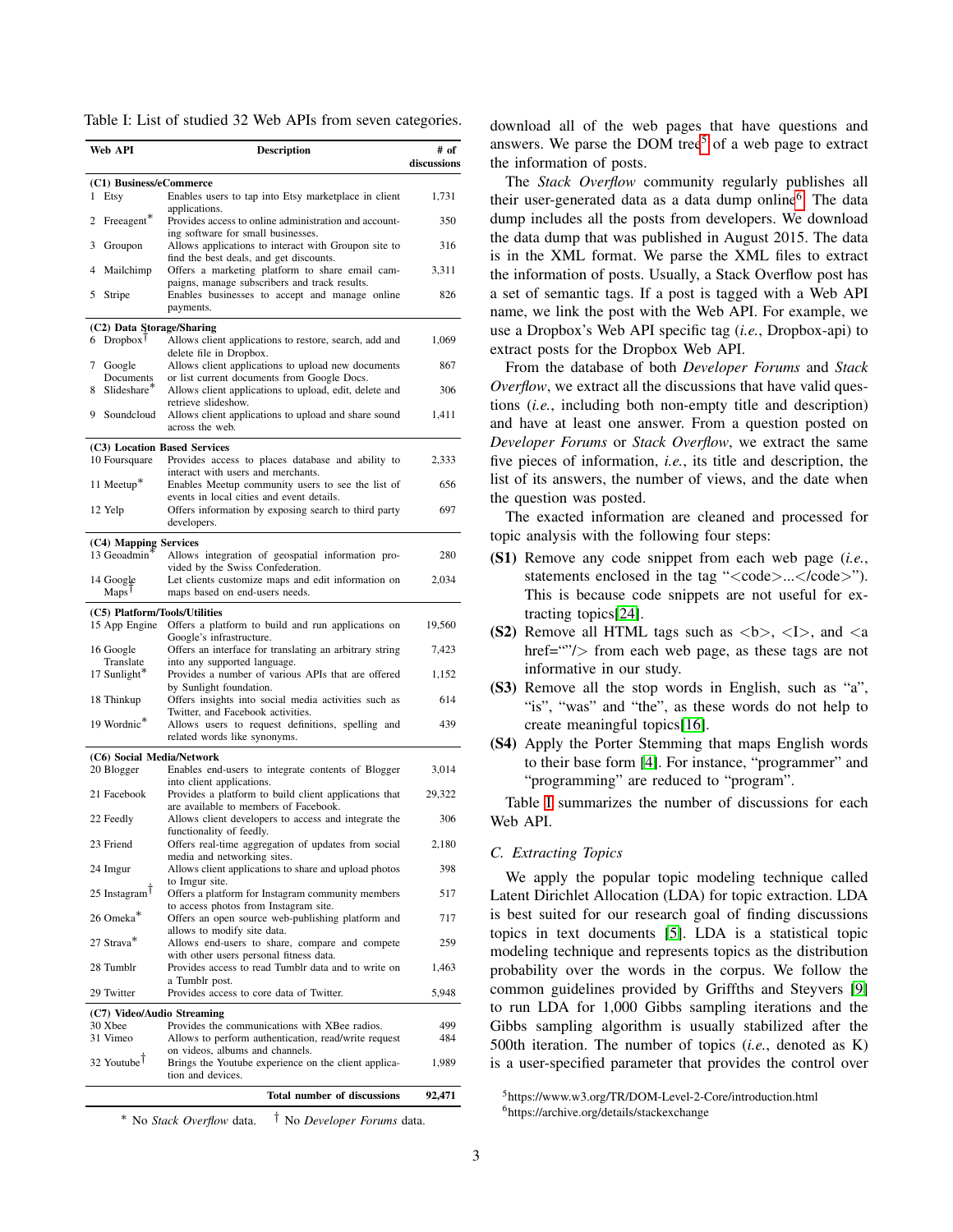the granularity of discovered topics. LDA with a larger K produces finer-grained topics. The smaller K makes LDA produce coarser-grained topics (*i.e.*, more general topics). There is no single value that is appropriate for all datasets.

In this paper, we aim for more detailed topics (*i.e.*, finergrained), so that the topics capture the detailed problems encountered by client developers. After experimenting with various number of topic values, we set the number of topics to K=40. Then, we manually assign a short label to the extracted topics from the discussions based on the top keywords[\[4\]](#page-8-11). We ask three graduate students with an average of 4-year working experience to manually label topics and assign the highest voted label to a topic. Finally, we map the extracted topics to every studied discussion.

#### III. CASE STUDY

<span id="page-4-0"></span>In this section, we present our case study results. We describe the motivation, the approach and the findings of our two research questions.

# *RQ1.* What are the most discussed topics related to Web APIs among client developers?

Motivation. The process of adopting Web API evolution in client applications is usually trouble-prone and not smooth. Client developers can have various types of concerns or challenges. To better help client developers deal with these concerns, the first critical step is to study and better understand what discussions are happening among client developers the most (*i.e.*, dominant) for a Web API or various Web APIs of different domains. Understanding the most discussed topics among client developers can help: 1) Web API providers focus on the dominant discussions and optimize their online resources; and 2) client developers new to a Web API or Web APIs in a domain have a better preparation for using the Web APIs.

Approach. To answer this question, we conduct the following steps.

First, for each Web API, we rank the LDA topics based on the number of discussions associated with the topics. A LDA topic is associated with a set of discussions. For each Web API, we obtain a set of highly ranked LDA topics that are linked with more than 50% of discussions. We consider such a set of topics as the dominant discussion topics for a Web API.

Second, we examine whether the topics generated from LDA are common across different Web APIs by performing a null hypothesis test. H0*: Most discussed topics from client developers are commonly distributed across all Web APIs*. To check whether the null hypothesis holds, we run Kruskal-Wallis tests on the LDA topics with labels across Web APIs, using the 95% confidence level (*i.e.*, *p*-value  $\lt$  0.05). The Kruskal-Wallis test is a non-parametric testing method to see whether samples originate from the same distribution by assessing the significant differences on a continuous dependent variable by grouping independent variables. If pvalue of the test is less than 0.05, then we reject the null hypothesis.

Findings. Regarding each Web API, only a limited number of topics dominate the discussions among client developers. In particular, on average, only five most discussed topics (*i.e.*, out of 40 topics) of a Web API are sufficient to cover more than 50% of overall discussions regarding the Web API. The most discussed topics of all 32 Web APIs are depicted in Table [II.](#page-5-0) For instance, there are three major topics in the discussions regarding Youtube API, and the three topics are about *Java thread/concurrency*, *Media display*, and *OO programming*.

The p-value of Kruskal-Wallis test is less than 2.2e-16, therefore we reject the null hypothesis  $H_0$ , and conclude that the discussion topics are significantly different across Web APIs. However, the discussions across different Web APIs within a domain (*i.e.*, belonging to the same category) may share common topics. Therefore, we summarize the shared topics across Web APIs from each category as follows.

- (C1) Business/eCommerce: 1) *Known issue/bug*, 2) *SQL*, 3) *Subscription*;
- (C2) Data Storage/Sharing: 1) *Project/Compile/Build*;
- (C3) Location Based Services: 1) *Announcement/Feedback*, 2) *Authorization/Authentication*, 3) *Distance function/Mapping*, 4) *Documentation/User guide*, 5) *Known issue/bug*, 6) *Mobile/Web development*;
- (C4) Mapping services: None;
- (C5) Platform/Tools/Utilities: None;
- (C6) Social media/Network: 1) *Authorization/Authentication*, 2) *Image/Display*, 3) *Known issue/bug*, 4) *Optimize social share function*, 5) *Post/comment*, 6) *Request/Response Objects*;
- (C7) Video/Audio Streaming: 1) *Media display*.

We observe that the number of shared topics varies across categories. For instance, there are six shared topics across Web APIs in the categories "Location Based Services" and "Social Media/Network", respectively. For the categories "Mapping services" and "Platform/Tools/Utilities", no topics commonly exist in discussions across their Web APIs. The shared topics can reflect the common concerns or challenges for each particular category.

Furthermore, some topics are shared across categories. For instance, the topic *Authorization/Authentication* commonly exists in two categories (*i.e.*, "Location Based Services" and "Social media/Network"). This indicates that the topic *Authorization/Authentication* is a more general problem and should be paid more attention by Web API providers.

*In most cases, client developers are only bothered by a small number of concerns. We observe that, on average, the five most discussed topics contribute to over 50% of questions in each Web API.*

✟

☛

 $\overline{\phantom{0}}$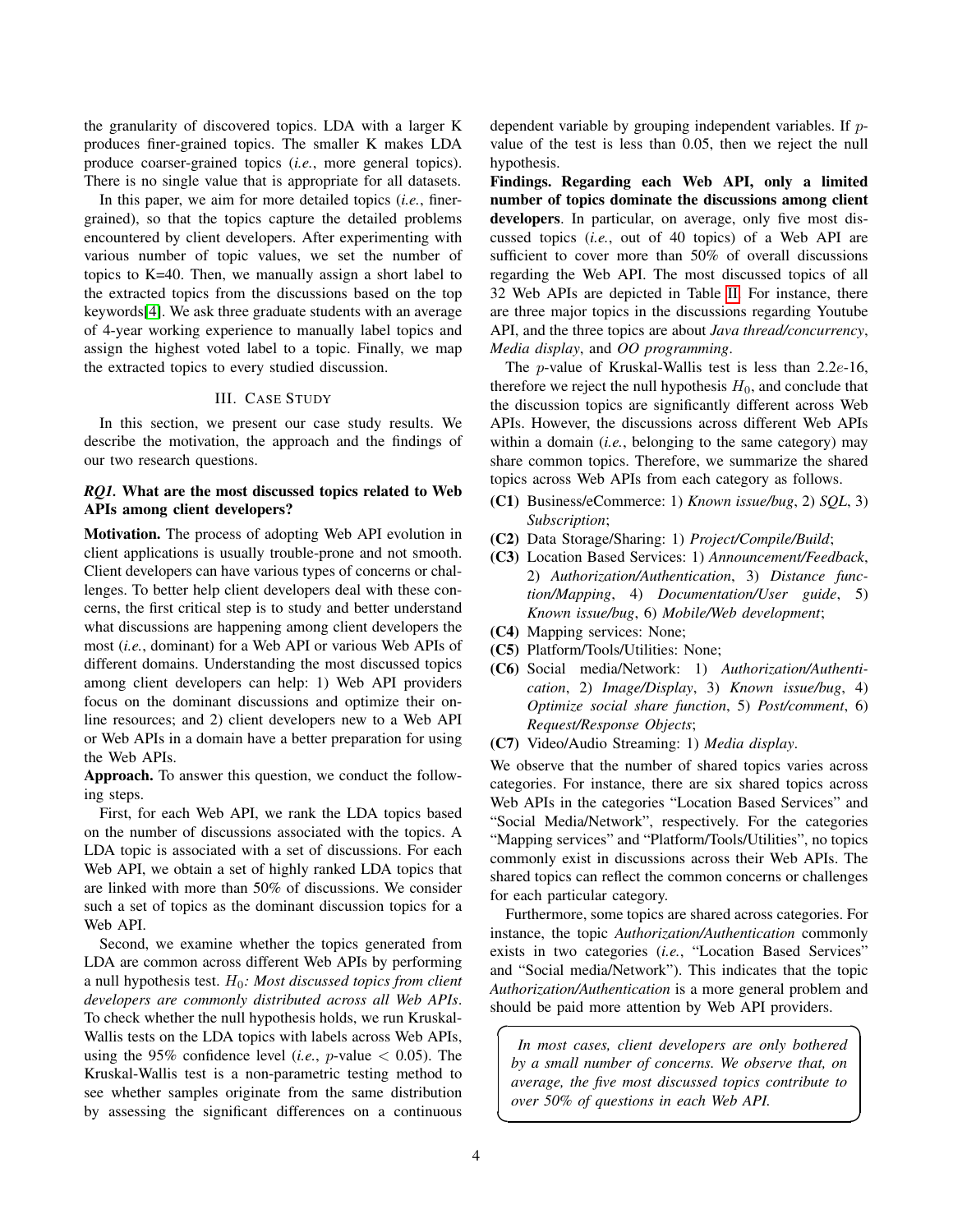<span id="page-5-0"></span>

| Topics $\Rightarrow$                                                                                                                                                                                                                                                                                                                                                                                | Announcement/Feedback                    | Authorization/Authentication                                                                 | Browser/Display/Styling | Class Template | Configuration Code | CRUD Operations | CSS | Distance function/Mapping | guide<br>Documentation/User | Encoding/Decoding      | Entity/Property/Keys | Form validation | Image/Display                                                   | Import/Export data | Java thread/Concurrency | Javascript onLoad | Known Issue/Bug                          | Log/Debugging | Marker Function | Media Display          | Media Operations/Action/Reference | Memory/Quota | Method Call Session | Mobile/Web Development | Network/Message Communications | OAuth2 Authentication | OO Programming | Optimize Social Share Function | Post/Comment                                  | Project/Compile/Build  | Question/Answer                                               | Request/Response Objects | Security Policy | Solution/Approach Implementation | sqL | Subscription | Support Feature | Unit Testing | User Authentication | Web Deployment/Hosting |
|-----------------------------------------------------------------------------------------------------------------------------------------------------------------------------------------------------------------------------------------------------------------------------------------------------------------------------------------------------------------------------------------------------|------------------------------------------|----------------------------------------------------------------------------------------------|-------------------------|----------------|--------------------|-----------------|-----|---------------------------|-----------------------------|------------------------|----------------------|-----------------|-----------------------------------------------------------------|--------------------|-------------------------|-------------------|------------------------------------------|---------------|-----------------|------------------------|-----------------------------------|--------------|---------------------|------------------------|--------------------------------|-----------------------|----------------|--------------------------------|-----------------------------------------------|------------------------|---------------------------------------------------------------|--------------------------|-----------------|----------------------------------|-----|--------------|-----------------|--------------|---------------------|------------------------|
| <b>Business/eCommerce</b><br>Etsy<br>Freeagent<br>Groupon<br>Mailchimp<br>Stripe                                                                                                                                                                                                                                                                                                                    | ٠<br>$\bullet$                           |                                                                                              |                         |                |                    |                 |     |                           |                             |                        |                      |                 |                                                                 |                    |                         |                   | ٠<br>$\bullet$<br>$\bullet$              |               |                 |                        |                                   |              |                     |                        |                                | $\bullet$             |                |                                |                                               |                        | $\bullet$                                                     |                          |                 | ٠                                | ٠   | $\bullet$    |                 |              |                     |                        |
| <b>Data Storage/Sharing</b><br>Dropbox<br>Google Documents<br>Slideshare<br>Soundcloud                                                                                                                                                                                                                                                                                                              |                                          |                                                                                              |                         |                |                    |                 |     |                           | $\bullet$                   |                        |                      |                 |                                                                 |                    |                         |                   | $\bullet$                                |               |                 | $\bullet$              |                                   |              |                     | $\bullet$              |                                |                       |                |                                |                                               | $\bullet$              |                                                               |                          |                 |                                  |     |              |                 |              |                     |                        |
| <b>Location Based Services</b><br>Foursquare<br>Meetup<br>Yelp                                                                                                                                                                                                                                                                                                                                      | $\bullet$                                | $\bullet$                                                                                    |                         |                |                    |                 |     |                           | ٠                           |                        |                      |                 |                                                                 |                    |                         |                   | $\bullet$                                |               |                 | $\bullet$              |                                   | ٠            |                     | $\bullet$              |                                |                       |                |                                |                                               |                        | ٠                                                             |                          |                 |                                  |     |              |                 |              |                     |                        |
| <b>Mapping Services</b><br>Geoadmin<br>Google Maps                                                                                                                                                                                                                                                                                                                                                  | $\bullet$                                | $\bullet$                                                                                    |                         |                |                    |                 |     |                           | $\bullet$                   | $\bullet$              |                      |                 |                                                                 |                    |                         |                   | $\bullet$                                |               |                 |                        |                                   |              |                     |                        |                                |                       |                |                                |                                               |                        |                                                               |                          |                 |                                  |     |              |                 |              |                     |                        |
| <b>Platform/Tools/Utilities</b><br>App Engine<br>Google Translate<br>Sunlight<br>Thinkup<br>Wordnic                                                                                                                                                                                                                                                                                                 | $\bullet$                                |                                                                                              |                         |                |                    |                 |     |                           | $\bullet$                   | $\bullet$<br>$\bullet$ |                      |                 |                                                                 |                    | $\bullet$               |                   | $\bullet$<br>$\bullet$                   |               |                 |                        |                                   |              |                     |                        |                                |                       |                |                                | $\bullet$                                     |                        |                                                               |                          |                 |                                  |     |              |                 | $\bullet$    |                     |                        |
| <b>Social Media/Network</b><br>Blogger<br>Facebook<br>Feedly<br>Friend<br>Imgur<br>Instagram<br>Omeka<br>Strava<br>Tumblr<br>Twitter                                                                                                                                                                                                                                                                | $\bullet$<br>$\bullet$<br>$\bullet$<br>٠ | ٠<br>$\bullet$<br>$\bullet$<br>$\bullet$<br>$\bullet$<br>$\bullet$<br>$\bullet$<br>$\bullet$ | $\bullet$               | $\bullet$      |                    |                 |     |                           |                             | ٠                      |                      |                 | $\bullet$<br>٠<br>$\bullet$<br>٠<br>٠<br>$\bullet$<br>$\bullet$ |                    |                         |                   | $\bullet$<br>٠<br>$\bullet$<br>$\bullet$ |               |                 | $\bullet$<br>$\bullet$ | ٠<br>$\bullet$                    |              |                     | $\bullet$<br>$\bullet$ |                                | $\bullet$             |                | ٠<br>$\bullet$<br>٠<br>٠       | ٠<br>$\bullet$<br>٠<br>$\bullet$<br>$\bullet$ | $\bullet$<br>$\bullet$ | $\bullet$<br>$\bullet$<br>$\bullet$<br>$\bullet$<br>$\bullet$ | $\bullet$<br>٠           |                 | $\bullet$                        |     |              | $\bullet$       |              | ٠                   |                        |
| <b>Video/Audio Streaming</b><br>xbee<br>Vimeo<br>Youtube                                                                                                                                                                                                                                                                                                                                            |                                          | $\bullet$                                                                                    |                         |                |                    |                 |     |                           |                             |                        |                      |                 |                                                                 |                    |                         |                   |                                          |               |                 | $\bullet$              |                                   |              |                     |                        |                                |                       |                |                                |                                               |                        |                                                               |                          |                 |                                  |     |              |                 |              |                     |                        |
| denotes the most discussed topic for each Web API. (i.e., the total number of discussions on these topics is over the half population of discussions for that Web API.)<br>denotes the most discussed topic that exists in more than half of the Web APIs in that category.<br>$\bullet$<br>denotes the most discussed topic that commonly exists among all Web APIs in that category.<br>$\bullet$ |                                          |                                                                                              |                         |                |                    |                 |     |                           |                             |                        |                      |                 |                                                                 |                    |                         |                   |                                          |               |                 |                        |                                   |              |                     |                        |                                |                       |                |                                |                                               |                        |                                                               |                          |                 |                                  |     |              |                 |              |                     |                        |

# Table II: List of the most discussed topics for each Web API.

# *RQ2.* What are the evolution patterns of the most discussed topics?

Motivation. The number of discussions regarding a concern from client developers can change (*e.g.*, increase or decrease) over time. Studying the evolution of a concern can help better understand the trending of a concern and the reasons causing the concern. For example, a Web API change can cause a burst of discussions of a concern regarding the Web API change. Concerns that evolve in similar tends are in the same evolution pattern. Discovering and understanding the evolution patterns of discussions can help 1) Web API providers analyze the causes of concerns; and 2) client developers identify the long-living and shortliving concerns.

Approach. To answer the question, we conduct the followings steps: 1) we sum up the number of discussions per month for every LDA topic of a Web API; 2) we create a matrix where a row label is a topic of a Web API and a column label is a time unit (*i.e.*, one month); 3) we convert the matrix to a distance matrix using the Autocorrelationbased dissimilarity [\[13\]](#page-8-13) for distance calculation; and 4) we apply a hierarchical time series clustering algorithm [\[27\]](#page-8-14)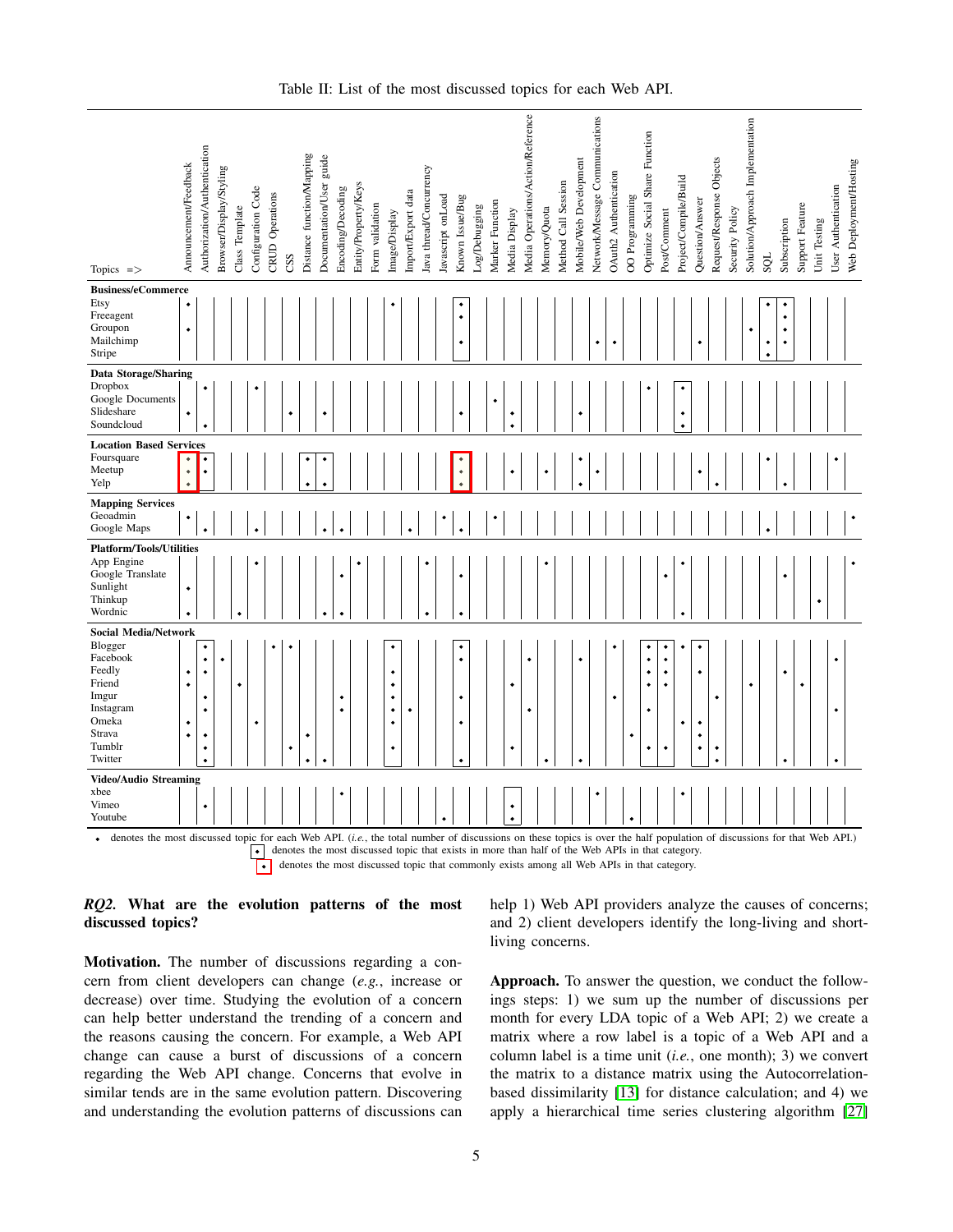<span id="page-6-0"></span>

Figure 3: Patterns of the most discussed topics.

(HTSC) on the distance matrix to identify the patterns of discussion topics from client developers. The HTSC algorithm partitions time series data into clusters based on the similarity or distance between the pair of series. The HTSC generates a hierarchy of nested clusters represented by a tree called dendrogram.

We perform a visual inspection to determine where to cut the dendrogram  $(i.e., h = 0.1)$  and derive clusters. We summarize one evolution pattern for each cluster of the trends of topics. We calculate the occurrences of a pattern to discover the most frequent pattern.

Findings. In total, we discover five evolution patterns of discussed topics. The five evolution patterns distinguish three types of topics: 1) persistent topics that usually appear frequently and constantly along the timeline; 2) occasional topics that usually repeat the following actions: appear, longer-internally disappear, and then appear again along the timeline; and 3) reoccurring topics that usually repeat the following actions: appear, short-internally disappear, and then appear again. In every appearance, when the number of discussions of a topic reaches the peak, we identify two speeds of declining: quickly and slowly. A sample trend of a topic for each pattern is shown in Figure [3.](#page-6-0) The description of our five evolution patterns are presented as follows:

- (P1) Persistent topics with the number of discussions declining quickly (Figure [3a\)](#page-6-0);
- (P2) Persistent topics with the number of discussions declining slowly (Figure [3b\)](#page-6-0);
- (P3) Occasional topics with the number of discussions declining quickly (Figure [3c\)](#page-6-0);
- (P4) Occasional topics with the number of discussions declining slowly (Figure [3d\)](#page-6-0);
- (P5) Reoccurring topics (Figure [3e\)](#page-6-0).

We conjecture that the topics regarding concerns in pattern P2 are usually the hardest to deal with, as the topics that appear persistently and decline slowly. For instance, *Media display* in video/audio streaming, *Marker function* in mapping services, *Distance function/mapping* in location based services, and *Subscription* in business/eCommerce are topics in pattern P2. In general, only a small proportion (*i.e.*, 4.94% as in Table [III\)](#page-6-1) of discussions associated with pattern P2. Surprisingly, pattern P2 is the most frequent evolution pattern of topics regarding Facebook API. Possible reasons are that Facebook Web API development team is either not aware of the topics raised on Stack Overflow, or does not

<span id="page-6-1"></span>

|  |  | Table III: Percentage of discussions in each pattern. |  |  |
|--|--|-------------------------------------------------------|--|--|
|  |  |                                                       |  |  |

|                                 | <b>P1</b> | P <sub>2</sub> | P <sub>3</sub> | <b>P4</b>                | <b>P5</b> |  |  |  |  |  |  |  |  |
|---------------------------------|-----------|----------------|----------------|--------------------------|-----------|--|--|--|--|--|--|--|--|
| <b>Business/eCommerce</b>       |           |                |                |                          |           |  |  |  |  |  |  |  |  |
| Etsy                            | 2.50%     |                | 80.00%         |                          | 17.50%    |  |  |  |  |  |  |  |  |
| Freeagent                       | 2.78%     |                | 97.22%         |                          |           |  |  |  |  |  |  |  |  |
| Groupon                         |           |                | 89.74%         | 5.13%                    | 5.13%     |  |  |  |  |  |  |  |  |
| Mailchimp                       | 12.50%    | 10.00%         | 22.50%         | 2.50%                    | 52.50%    |  |  |  |  |  |  |  |  |
| Stripe                          |           | 2.78%          | 75.00%         |                          | 22.22%    |  |  |  |  |  |  |  |  |
| <b>Data Storage/Sharing</b>     |           |                |                |                          |           |  |  |  |  |  |  |  |  |
| Dropbox                         | 5.13%     | 2.56%          | 76.92%         |                          | 15.38%    |  |  |  |  |  |  |  |  |
| Google Documents                | 2.50%     |                | 50.00%         | 10.00%                   | 37.50%    |  |  |  |  |  |  |  |  |
| Slideshare                      |           |                | 100.00%        |                          |           |  |  |  |  |  |  |  |  |
| Soundcloud                      | 2.50%     | 2.50%          | 77.50%         |                          | 17.50%    |  |  |  |  |  |  |  |  |
| <b>Location Based Services</b>  |           |                |                |                          |           |  |  |  |  |  |  |  |  |
| Foursquare                      | 20.00%    | 2.50%          | 45.00%         | 5.00%                    | 27.50%    |  |  |  |  |  |  |  |  |
| Meetup                          | 2.56%     |                | 89.74%         |                          | 7.69%     |  |  |  |  |  |  |  |  |
| Yelp                            |           |                | 97.50%         |                          | 2.50%     |  |  |  |  |  |  |  |  |
| <b>Mapping Services</b>         |           |                |                |                          |           |  |  |  |  |  |  |  |  |
| Geoadmin                        | 3.13%     |                | 93.75%         |                          | 3.13%     |  |  |  |  |  |  |  |  |
| Google Maps                     | 2.50%     | 12.50%         | 50.00%         |                          | 35.00%    |  |  |  |  |  |  |  |  |
| <b>Platform/Tools/Utilities</b> |           |                |                |                          |           |  |  |  |  |  |  |  |  |
| App Engine                      | 57.50%    | 32.50%         | 2.50%          | 7.50%                    |           |  |  |  |  |  |  |  |  |
| Google Translate                | 2.63%     |                | 86.84%         | 10.53%                   |           |  |  |  |  |  |  |  |  |
| Sunlight                        |           | 2.63%          | 97.37%         |                          |           |  |  |  |  |  |  |  |  |
| Thinkup                         |           |                | 96.88%         |                          | 3.13%     |  |  |  |  |  |  |  |  |
| Wordnic                         |           |                | 97.37%         | 2.63%                    |           |  |  |  |  |  |  |  |  |
| <b>Social Media/Network</b>     |           |                |                |                          |           |  |  |  |  |  |  |  |  |
| Blogger                         |           |                | 85.00%         | 2.50%                    | 12.50%    |  |  |  |  |  |  |  |  |
| Facebook                        | 20.00%    | 77.50%         |                |                          | 2.50%     |  |  |  |  |  |  |  |  |
| Feedly                          |           |                | 97.22%         |                          | 2.78%     |  |  |  |  |  |  |  |  |
| Friend                          | 2.50%     |                | 65.00%         | $\overline{\phantom{0}}$ | 32.50%    |  |  |  |  |  |  |  |  |
| Imgur                           | 2.70%     |                | 91.89%         |                          | 5.41%     |  |  |  |  |  |  |  |  |
| Instagram                       | 2.70%     |                | 83.78%         |                          | 13.51%    |  |  |  |  |  |  |  |  |
| Omeka                           |           |                | 100.00%        |                          |           |  |  |  |  |  |  |  |  |
| Strava                          |           |                | 100.00%        |                          |           |  |  |  |  |  |  |  |  |
| Tumblr                          | 15.00%    |                | 65.00%         | 2.50%                    | 17.50%    |  |  |  |  |  |  |  |  |
| Twitter                         |           |                | 97.50%         |                          | 2.50%     |  |  |  |  |  |  |  |  |
| <b>Video/Audio Streaming</b>    |           |                |                |                          |           |  |  |  |  |  |  |  |  |
| xbee                            | 3.23%     |                | 96.77%         |                          |           |  |  |  |  |  |  |  |  |
| Vimeo                           | 2.78%     |                | 97.22%         |                          |           |  |  |  |  |  |  |  |  |
| Youtube                         | 2.56%     | 2.56%          | 48.72%         | 2.56%                    | 43.59%    |  |  |  |  |  |  |  |  |
| Summary                         | 5.35%     | 4.94%          | 75.45%         | 1.07%                    | 13.18%    |  |  |  |  |  |  |  |  |

quickly address concerns raised by developers.

The majority (*i.e.*, 75.45% as in Table [III\)](#page-6-1) of the discussions associated with the topics of all Web APIs in pattern P3. However, Mailchimp in business/eCommerce has a majority (*i.e.*, 52.50%) of the discussions of topics, such as encoding and decoding of email messages, and user authentication, always reoccurring. Facebook in social media/network have a majority (*i.e.*, 77.50%) of discussions of topics, such as optimizing social share function, OAuth2 authentication and security policy, persistent and disappear slowly.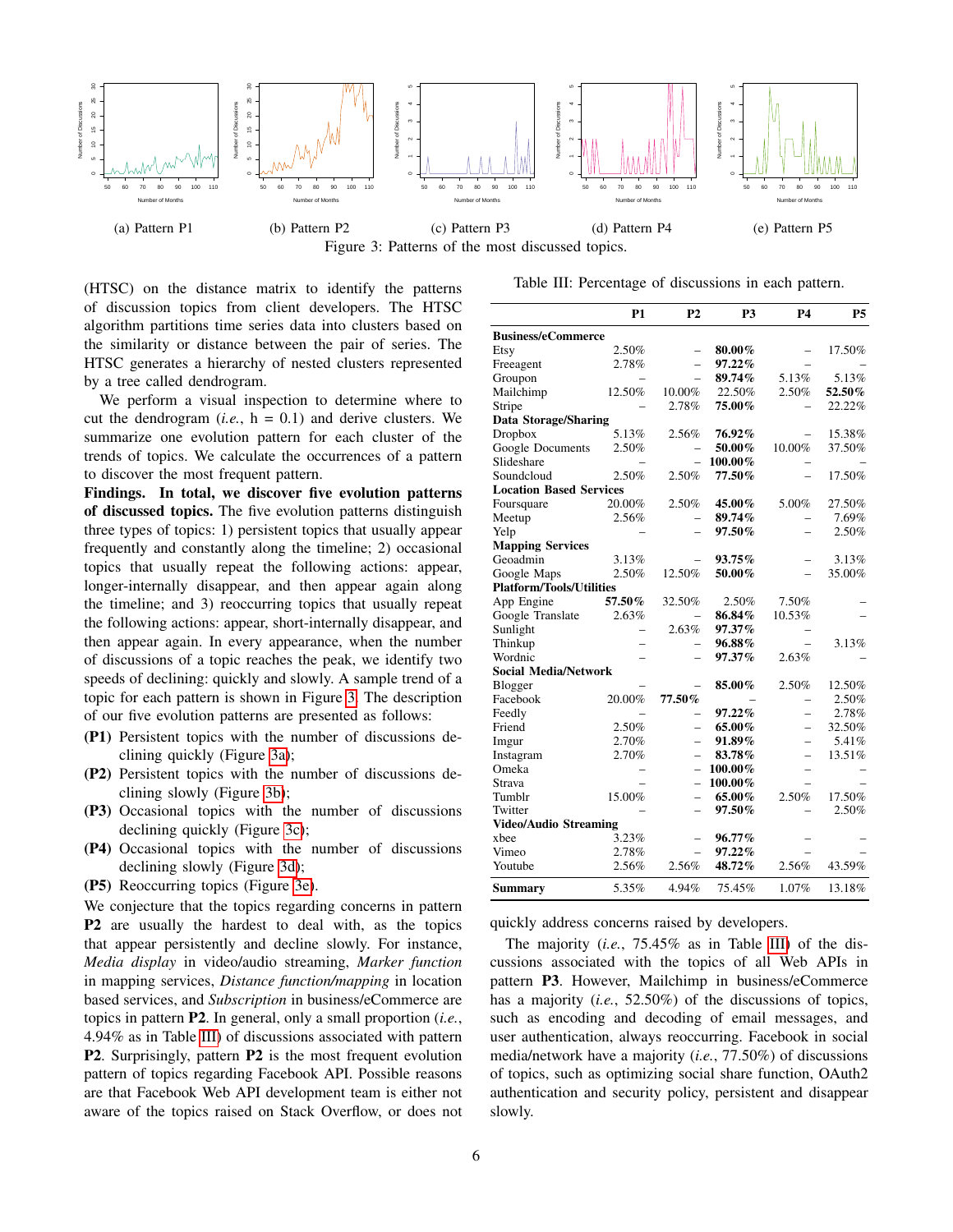*Only a small proportion (*i.e.*, 4.94%) of discussions of the topics are persistent and disappear slowly, and the majority (*i.e.*, 75.45%) of the discussions are occasional and disappear quickly.*

✟

☛

<span id="page-7-0"></span> $\overline{\phantom{0}}$ 

# IV. IMPLICATIONS

In this section, we discuss the practical usage of methodology and the implications of using our findings on dominant topics and evolution patterns for Web API providers, client developers, and programming community platforms. Our methodology to identify top discussion topics and evolution patterns can be applied to any API that has an active Q&A platforms for developers.

Through the findings in RQ1 and RQ2, we observe that most of the discussions from client developers are only limited to a very few topics for a Web API, even Web APIs from different domains (*i.e.*, on average, over 50% of the discussions are linked with only five topics). More importantly, some dominant topics appear throughout the timeline (*i.e.*, different releases of a Web API) persistently or reoccurring. Without addressing these dominant topics quickly, client developers can feel very frustrated and quit using certain Web APIs. Knowing our findings, three types of shareholders can gain benefits and make smart actions:

Web API providers can optimize their on-line resources (*e.g.*, API documentation, tutorials, and videos), testing efforts, updates of future API releases on the dominant topics (especially the ones regarding developers' concerns and challenges) that appear persistently in a time-efficient way, in order to make client developers have a smooth use of Web API changes. For instance, providers can enrich API documentation by adding code samples and step-bystep video tutorials that are related to the identified dominant topics (e.g., Marker function of Geoadmin Web API).

Client developers can make a better preparation for the dominant topics when using a Web API if they already have the knowledge of the history and evolution patterns of the dominant topics.

Programming community platforms can highlight and recommend the posts related to the dominant topics (especially the ones with concerns) to programmers, and create custom tags to enable faster responses to programmers. For example, the community platform for the Vimeo Web API can highlight and/or create tags related to the dominant discussion topics for this Web API, such as Authorization/Authentication and Media display.

# V. RELATED WORK

<span id="page-7-1"></span>In this section, we summarize the related work on mining Q & A websites, and the process of integrating Web APIs. Developer Forums or Stack Overflow. Discussions on Stack Overflow have been used in various empirical research studies, such as understanding the behavior of users [\[2,](#page-8-15)

[10,](#page-8-16) [15,](#page-8-17) [18,](#page-8-18) [25\]](#page-8-19), extracting documentation [\[17\]](#page-8-20), analyzing prominent topics of general discussions [\[1,](#page-8-21) [4,](#page-8-11) [29\]](#page-8-22), analyzing software code [\[23\]](#page-8-23), and assigning tags to discussion posts [\[21\]](#page-8-24). Mining fine-grained knowledge for particular types of APIs or platforms is becoming popular, such as extracting Java API usage in mobile applications [\[11\]](#page-8-25) and analyzing the interesting topics of general discussions among mobile developers [\[20\]](#page-8-26). However, the above studies do not mine knowledge for Web APIs. In this paper, we study the concerns regarding Web APIs through mining and analyzing the posts on *Developer Forums and Stack Overflow*.

Web API Integration. Recently, the impact of the integration process of Web APIs on client applications has raised interests in the research community (*e.g.*, [\[6,](#page-8-1) [8,](#page-8-2) [14,](#page-8-3) [19,](#page-8-27) [26\]](#page-8-4)). For example, Fokaefs *et al.* [\[8\]](#page-8-2) analyze WSDL service documents to study the service evolution and its effects on the maintainability of client applications. Romano *et al.* [\[19\]](#page-8-27) introduce WSDLDiff to study fine-grained changes from WSDL documents. Espinha *et al.* [\[6\]](#page-8-1) investigate the pain for adopting Web APIs through developer interviews and source code analysis on client applications. Li *et al.* [\[14\]](#page-8-3) summarize sixteen types of Web API changes and the challenges in Web API evolution. Wang *et al.* [\[26\]](#page-8-4) study how client developers react to the evolution of Web APIs by analyzing the developer's on-line discussions on Stack Overflow. They analyze the number of view counts and answers of discussions without studying the contents of posts. However, none of the above studies identify dominant concerns of client developers during the integration of Web APIs into their applications through crowd-sourced platforms.

# VI. THREATS TO VALIDITY

<span id="page-7-2"></span>In this section, we discuss the threats to validity of our study through a common guideline [\[28\]](#page-8-28):

Internal validity. An internal threat to validity is that we only focus on discussions that are tagged to a specific Web API from StackOverflow dataset. The quality of tagging might affect the experimental results. However, StackOverflow is well maintained by moderators who would manually check whether questions are appropriately described and tagged. Similar practice has been applied in prior work (*e.g.*, [\[3\]](#page-8-29)).

In addition, the large number of discussions (see Table [I\)](#page-3-0) can address possible noise in tags.

External validity. An external threat to validity is that we only studied 32 Web APIs. There are over 14,667 Web APIs in 2016, but not many Web APIs are widely used. The 32 Web APIs (*e.g.*, Facebook and Twitter) have considerably large community of developers. Moreover, these 32 Web APIs are selected from seven categories (see Table [I\)](#page-3-0). Therefore, we believe our findings could benefit a large proportion of developers. Nevertheless, future studies on more Web APIs are welcome.